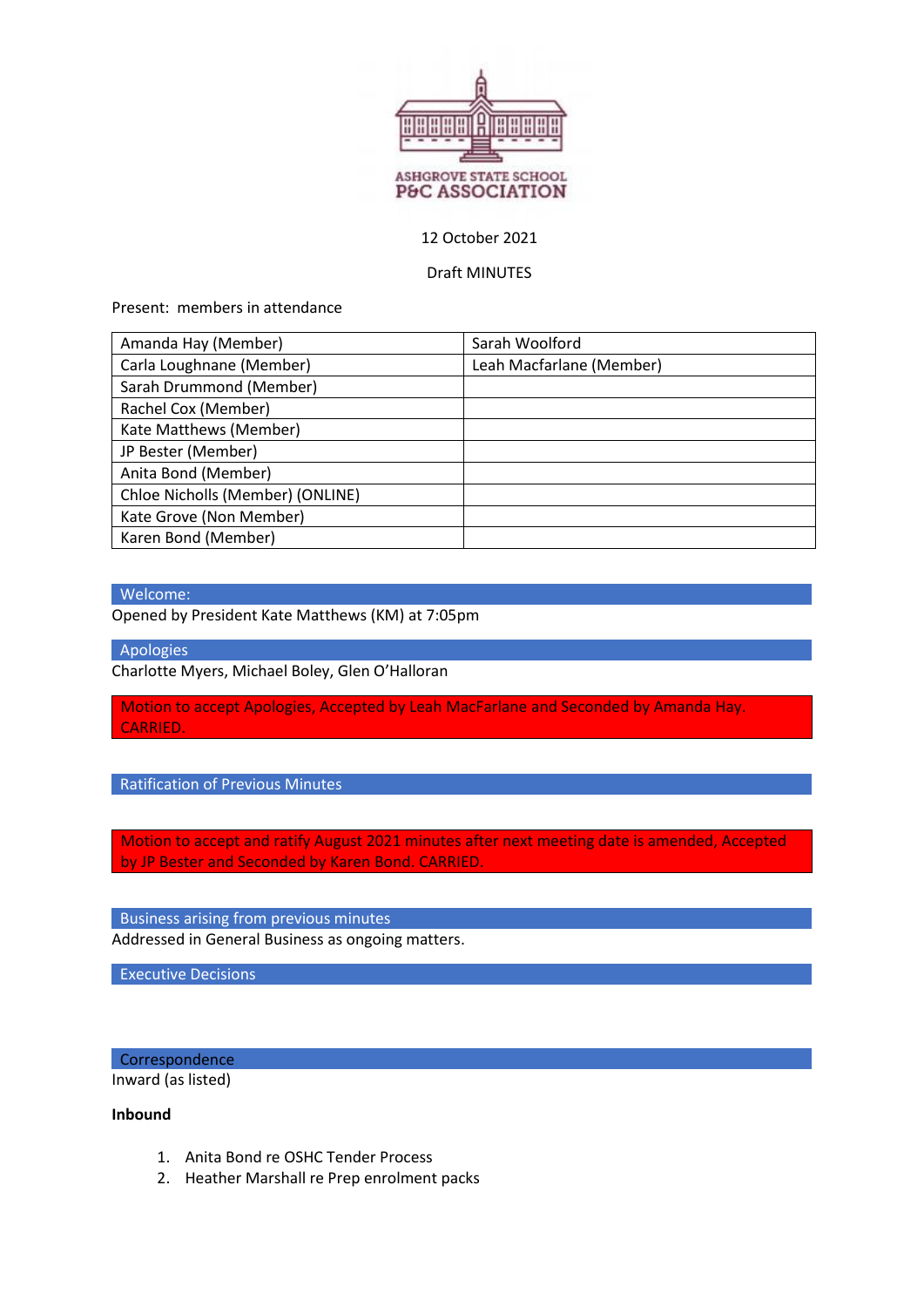- 3. Charlotte Myers re Uniform Shop 2022 stock update
- 4. Sharon Kalsi re Technology BYOD Partnerships
- 5. Heather Marshall re meeting dates for Term 4
- 6. Justine Cazzolato re Pasta Drive fundraiser option
- 7. Stacey Townsend (Griffith Uni) re request to post research survey on P&C Facebook
- 8. Kristina Allen re COVID-19 lockdown employment arrangements and reinstatement
- 9. Michael Boley re environment sustainability initiatives and community seminar
- 10. Tom Ferret, Sequel Books re 2022 booklist
- 11. Nicola Williamson re obtaining/using "Square"
- 12. Charlotte Myers re register of hazardous chemicals in the uniform shop
- 13. Aymee Hogbin re information about recommencement of Swimming Club
- 14. SU Qld request for donation (\$5,000) to support chaplaincy program
- 15. Jess Dillon re completion of Stronger Communities Grants
- 16. Evanee Lee re Long Lunch information
- 17. Aymee Hogbin re Long Lunch information and flyer for publication
- 18. Aymee Hogbin re COVID-19 impacts on Long Lunch capacity
- 19. Jonty Bush MP re \$10,000 grants available from Gambling Community Benefit Fund (applications close 31 October)
- 20. Elizabeth Loos re Trivia Night info
- 21. Alicia Klumpes re transfer of bookkeeping duties
- 22. Staff wages and creditor expenses
- 23. Advertising offers and newsletters from a variety of providers including Ainslie Rockall-Mills (Backflips against bullying show), Mandy Weidmann, Chef Mel, iSponsor App, Oktion, School Fun Run, Fairtrade Australia, Colin Hili (Jumbo Interactive), Silverbox, Barnard Mangakahia (Performance, "Mana the Spirit of Polynesia"), Gingerbread Folk, Helen Kansky (Youth Mental Health First Aid Course), Containers for Change, Leanne Burns (Freedom Property), Rachel McCann (card making fundraiser) and Crazy Camel.

# **Outbound**

- 1. Replies to all incoming (except advertising offers and newsletters)
- 2. QRIDA re Covid Business Support grants
- 3. Email to Tuckshop and Uniform Shop staff re minutes of Ashgrove P&C Staff Meeting of 3 September
- 4. Heather Marshall re SU Qld donation request
- 5. Parent Network communications

Motion to accept Inbound and Outbound Correspondence as true and correct accepted by Rachel Cox and Seconded by Sarah Drummond. CARRIED.

#### Other business

# Reports

# **Treasurer's Report**

- 1. P&C purchased a new pool shed and shelving for \$3,696 in July, utilising the funds from the pool grant received in FY2020.
- 2. The P&C contributed the first \$2,000 to the School Community Fund in August 2021.
- 3. P&C applied for the Covid disaster relief grant from impacted Tuckshop and uniform income and \$10,000 was received.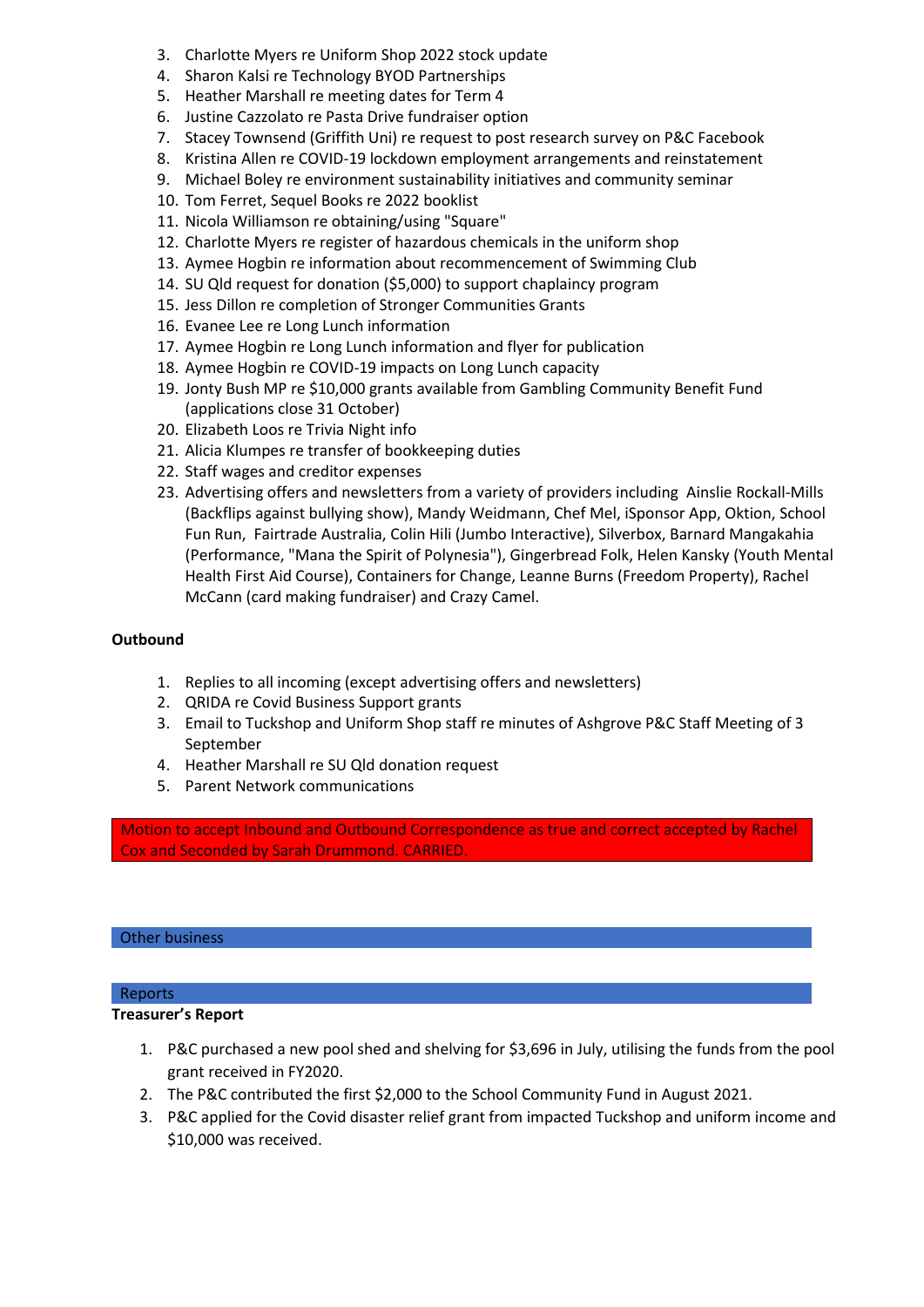#### **Uniform report** ‐

Uniform sales have been busy with new parents and new Prep parents coming in to purchase uniform items.

New hats arrived, toggle has been added to the crown of the hat, current toggle / cord has been replaced. Embroidery of the new style hats is available. Old style hats will be on sale for \$15 until sold out.

For Term 4 Swimming swim bags, caps, goggles and long sleeve rashies are available for sale.

Motion the Uniform Report be approved and accepted by Rachel Cox and Seconded by Leah Macfarlane. CARRIED.

#### **Tuckshop report** –

Tuckshop will be changing brand of lasagne to Angelos which is a Brisbane based company and a great product with high quality ingredients. Lasagne will Increase by 50c to \$5.50.

To save on \$12 delivery fee charged by Woolworths we would like to take out a Woolworths subscription at \$29 per month or \$255 per year

Motion to get woolworths delivery unlimited on an annual basis at a cost \$255 raised by Karen Bond and JB Bester CARRIED.

Flexischools have approached us with an offer to waive fees for 4 weeks if we promote the Queensland Health initiative to reduce cash handling via online ordering. We would need to promote online ordering by posting on social media or P&C newsletters. Karen to clarify if sales need to be online only to receive the 4 weeks free.

Patties pies a currently running a promotion and we have enough points to receive a \$70 visa card. We would like to purchase trays at a cost of \$89 and are requesting expenditure of \$19.

Motion to use visa card and \$19 expenditure motion raised by Karen Bond and Leah MacFarlane. CARRIED.

Motion the Tuckshop Report to be approved and accepted by Karen Bond and Seconded by Leah MacFarlane. CARRIED.

Sponsorship report

Grants – Closed out pool grant, with new pool shed and shelving installed.

Prep information day call for volunteer to join Grant committee.

Long lunch – \$500 Mac and Lulu sponsorship flowers on table and seeking a photographer sponsorship.

Motion the Sponsorship Report to be approved and accepted by JP Bester and Seconded by Rachel Cox. CARRIED.

Principal's Report – Anita Bond No report due to being busy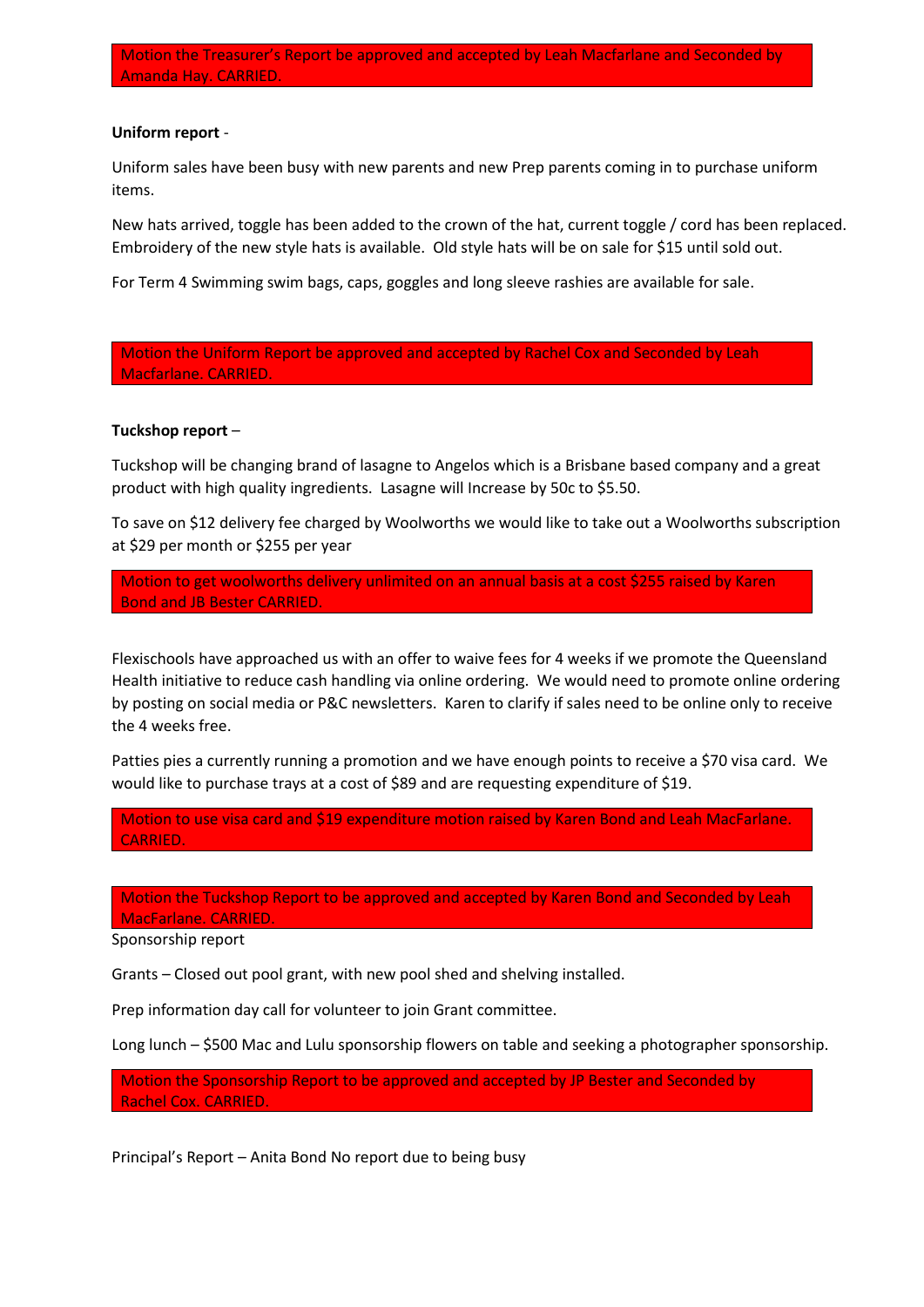Facilities update – Amanda met with Infrastructure W&S potential issue tree roots on the year 2 playground. Looking to revamp and the path at the side of the hall. Dept likely to pay for the works. Dept paid for concept design and will get an arborist report within the next year.

Path near hall Dept, School and P&C funded project. SSS Program 50% Dept & 50% School / P&C this time next year time to get concept designs, input from school

In the old Admin office, school may undertake tiling over the December holidays due to H&S risk.

#### Motions on Notice

1. World teachers day – organising a morning tea for teachers, parent community involved.

Bring in baked goods

Motion for spending \$100 to purchase some additional items for World Teachers day raised by Leah Macfarlane and JP Bester CARRIED.

2 Community fund 588 incursion top up to \$2000 Amanda seconded JP Bester

Motion to top up community fund \$588 for incursion top up to \$2000 raised by Amanda and seconded by JB Bester CARRIED.

3 Retendering OSH Care and request for P&C after care – Compliance around after care. Not something the P&C can take on. Procurement to start tender process

Motion that the P&C will not take on the OSH Care motion to pass on OSH Rachel & Seconded by Leah

#### General business

- 1. Fete 2022 Kate Matthew raised an option to run a colour run followed by a community festival and potentially a movie instead of the Fete for next year. There is still uncertainty covid next year and that it could still be a risk that the event would be cancelled at short notice. Anita Bond raised that the Fete is a very special event and the school really comes to life around fete time, the school community, particularly those new to the school get a real sense of who we are. If we skip a year we lose a sense of community. We need to seek help with stalls, it's a tradition and feel like it should go ahead. In the past year where we have cancelled U8s day and the Fete, mental health is an issue cancelling these events has had an impact on the kids, it is important to them and I am supportive of the Fete going ahead. The community is crying out for the fete, other events are great but the fete is a community event. P & C executives to discuss fete options and seek support from school community to form a Fete committee. Anita to suggest that we ask incoming Prep families for volunteers.
- 2. Alicia is leaving school next year requesting for a volunteer book keeper starting next year.
- 3.  $5<sup>th</sup>$  November Long lunch Tickets sold out within 7 minutes. Fortunately we were able to increase capacity for two tables due to easing of restrictions. Waitlist was added to the trybooking site.
- 4.  $13<sup>th</sup>$  November Trivia night sold out in 30 minutes no capacity increase possible at the venue
- 5. Gingerbread houses 28 sold so far in 1 week open to the end of the month low effort from P&C. Profit of \$7 per house.